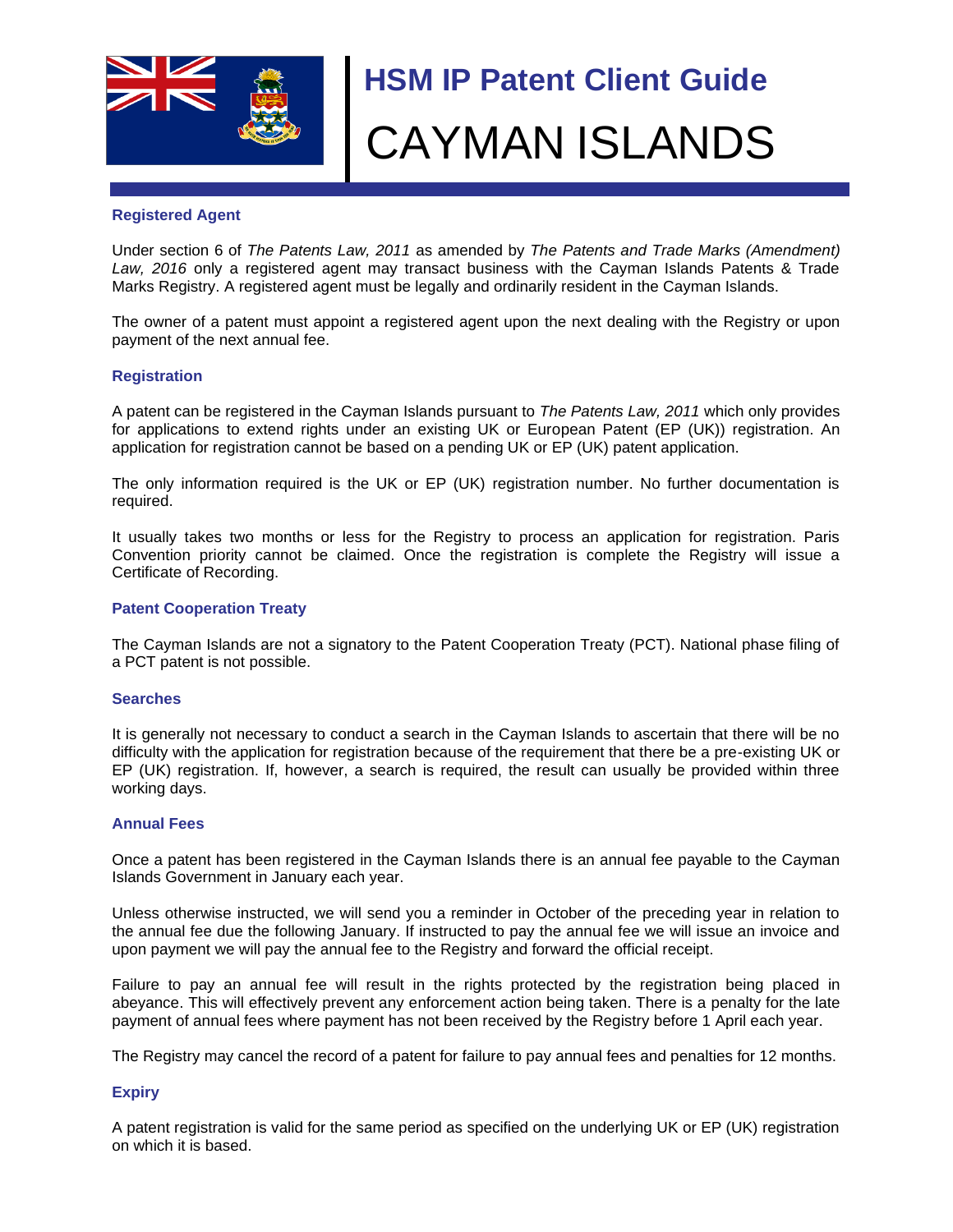### **Cancellation**

A patent record may be cancelled by the Registry for failure to pay annual fees and penalties for 12 months or failure by the proprietor to appoint a new registered agent where the previous registered agent has resigned. In these instances it is possible to make an application to the Registry to re-register a cancelled patent.

If, however, the underlying UK or EP (UK) registration is cancelled the Cayman Islands registration will also be cancelled.

#### **Abandonment**

Please inform us as soon as possible if you wish to abandon your patent or allow it to lapse so that we can update our records and advise the Registry accordingly. This will avoid us sending out unnecessary Reminder Notices regarding annual fees etc.

#### **Reactivation**

It is possible to make an application to the Registry to reactivate an abandoned patent upon payment of a reactivation fee and any unpaid annual fees and penalties.

## **Certificates of Good Standing**

The Registry may issue a Certificate of Good Standing to evidence that a patent has been recorded in the Cayman Islands and that all applicable fees have been paid.

#### **Assignment**

Please inform us as soon as possible if the patent has been assigned so that we can file an application to record the assignment in the Cayman Islands (and the UK if necessary).

Any change in the underlying UK or EP (UK) registration must be recorded in the Cayman Islands within two months of the change being recorded in the UK. If the change is not recorded within this time then the rights protected by the registration will be placed in abeyance. This will effectively prevent any enforcement action being taken.

It usually takes two months or less for the Registry to process an application to record an assignment. Once the recording is complete the Registry will issue a Certificate of Recording.

## **Change of Particulars**

Please inform us as soon as possible if there is any change to the registration so that we can file an application to record the change in the Cayman Islands (and the UK if necessary).

Any change in the underlying UK or EP (UK) registration must be recorded in the Cayman Islands within two months of the change being recorded in the UK. If the change is not recorded within this time then the rights protected by the registration will be placed in abeyance. This will effectively prevent any enforcement action being taken.

It usually takes two months or less for the Registry to process an application to record a Change of Particulars. Once the recording is complete the Registry will issue a Certificate of Recording.

#### **Security Interests**

The Registry does not provide for the formal recording of security interests.

A security interest may be recorded against the underlying UK or EP (UK) registration, however, and a certified copy of the UK register, showing the security interest, may be lodged at the Registry so that anyone inspecting the public record is put on notice.